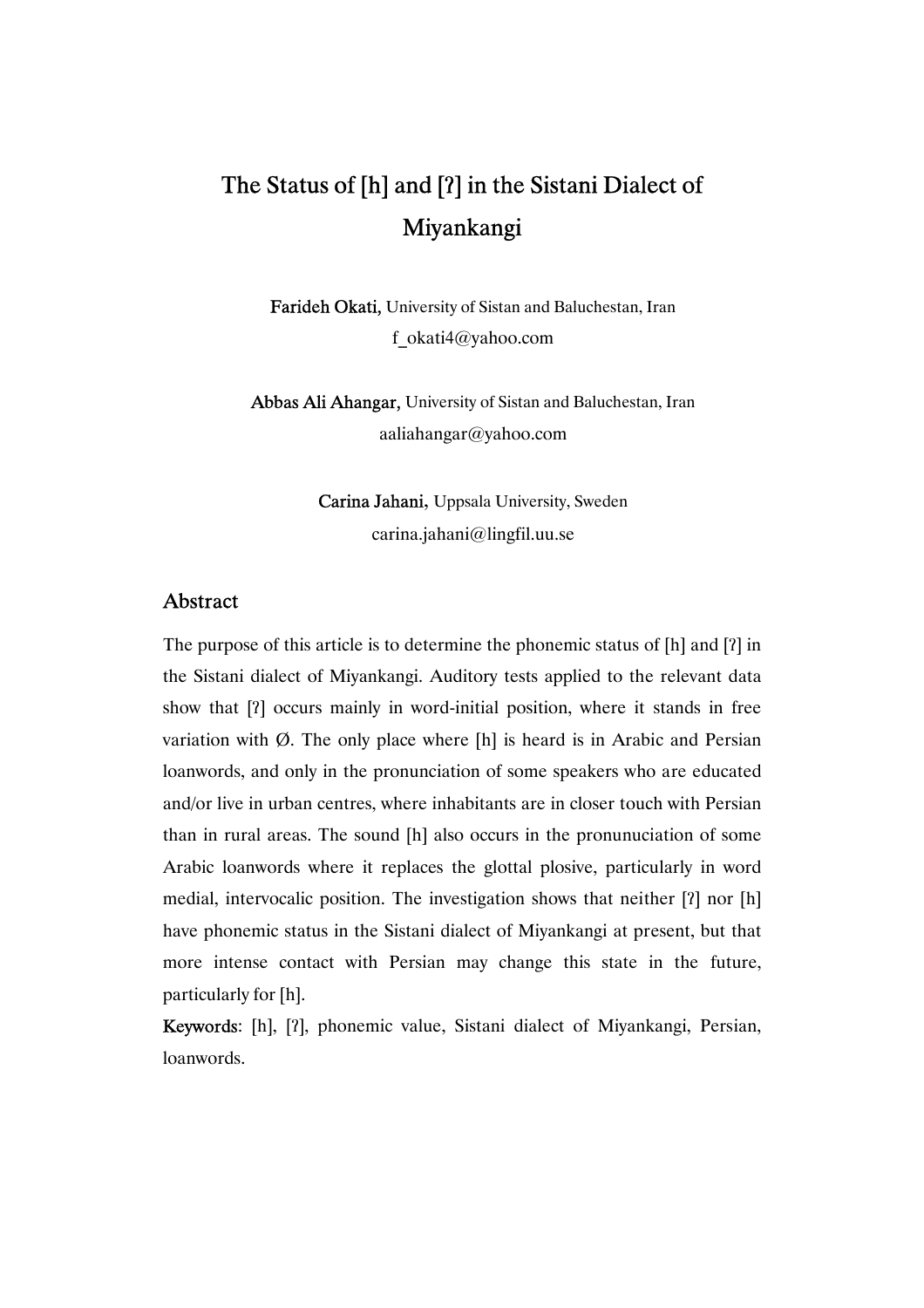## 1. Introduction

Sistani is spoken in the Sistan region of Afghanistan, in southern Turkmenistan, and in the southeast of Iran. The Iranian Sistani dialect is spoken by 90% of a total of about 350 000 inhabitants in the Sistan region of the province of Sistan and Baluchestan.<sup>1</sup> It is also spoken in other parts of Iran such as Sarakhs in Khorasan, Zahedan, the Golestan province, and Pakistani Balochistan (Dusti, 1380: 16).



Map 1: Map of Iran<sup>2</sup>

l

<sup>\*</sup> We would like to thank Ms. Gunilla Andersson and Dr. Pétur Helgason for their cooperation and comments on the spectrograms in this article.

<sup>&</sup>lt;sup>1</sup> http://www.sci.org.ir.

 $2$  http://english.freemap.jp/asia\_e/iran.html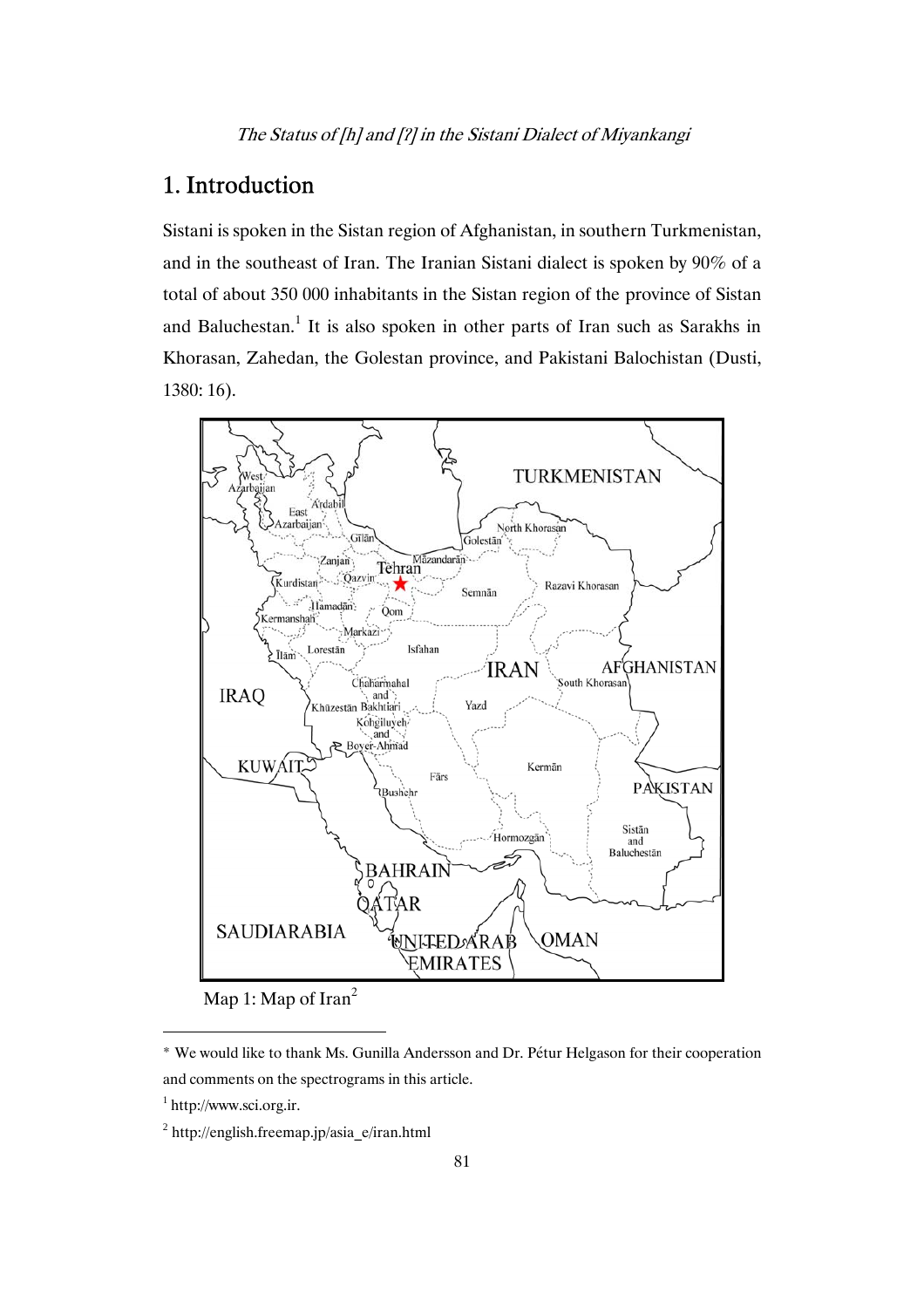F.Okati, A.Ahangar, C.Jahani



Map 2: Map of Iranian Sistan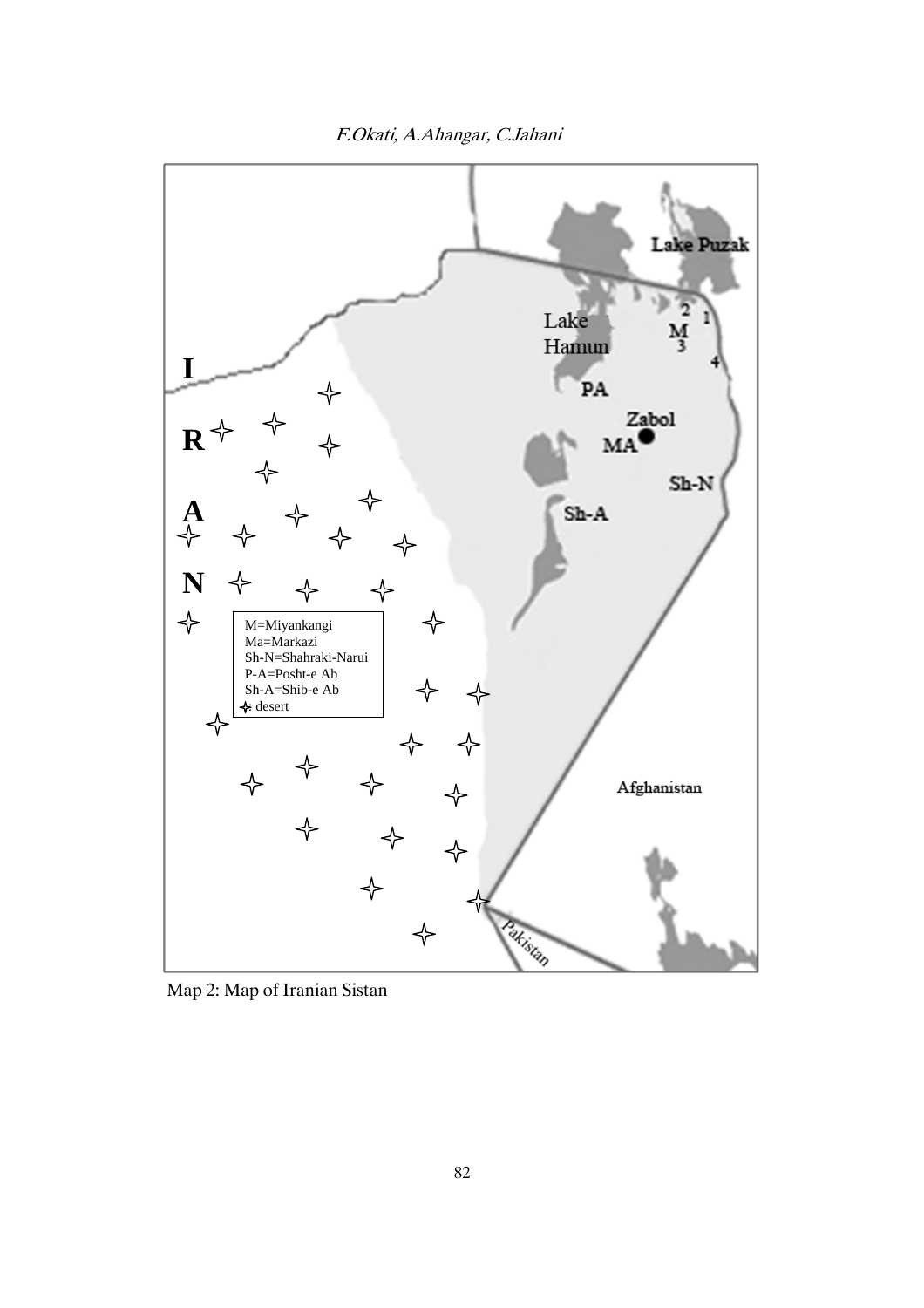The Sistani dialect of Miyankangi (M on Map 2), hereafter abbreviated SM, seems not to be exactly the same as other variants of Sistani spoken in the surrounding regions, because it is less influenced by Standard Persian. $3$  The variant of Sistani spoken in the central region (MA=Markazi on Map 2), for example, is under heavier influence from Standard Persian. The main reason for this is that Zabol, the administrative and educational centre of Sistan, is located in this region. The distance of Miyankangi from Zabol, on the other hand, is a factor that until quite recently has kept this dialect relatively free of influence from Standard Persian.

The purpose of this article is to determine the phonemic status of [h] and [ʔ] in SM. The corpus for the investigation was gathered by elicitation and by interviews with 7 male and 4 female speakers aged between 25 and 82. It consists of free conversations and life stories. The data was recorded by an MP3 player or directly into a computer.

The article consists of an introduction, a summary of the status of [h] and [ʔ] in some other languages as well as in other dialect variants of Sistani, an analysis of the position of these sounds in SM, and a conclusion.

# 2. The status of [h] and [ʔ] in adjacent languages and in other dialect variants of Sistani

The sounds [h] and [ʔ] exist as phonemes in Standard Persian of Iran. In a word with an initial vowel, Samare (1364: 128-129) gives [?] phonemic status and thus establishes an obligatory syllable pattern of  $CV(C(C))$ . Jahani (2005), on the other hand, argues that [ʔ] is non-phonemic in this position since there is no contrast between [?] and  $\emptyset$  in words with an initial vowel unless the word is pronounced after a pause, in which case the glottal plosive is compulsory.

According to Windfuhr (1997: 683), the phonemes [h]and [ʔ]are unchanged

l

<sup>&</sup>lt;sup>3</sup> Sistani can, of course, be regarded as a dialect of Standard Persian, which also belongs to the Southwestern group of Iranian languages (Windfuhr 1989: 248).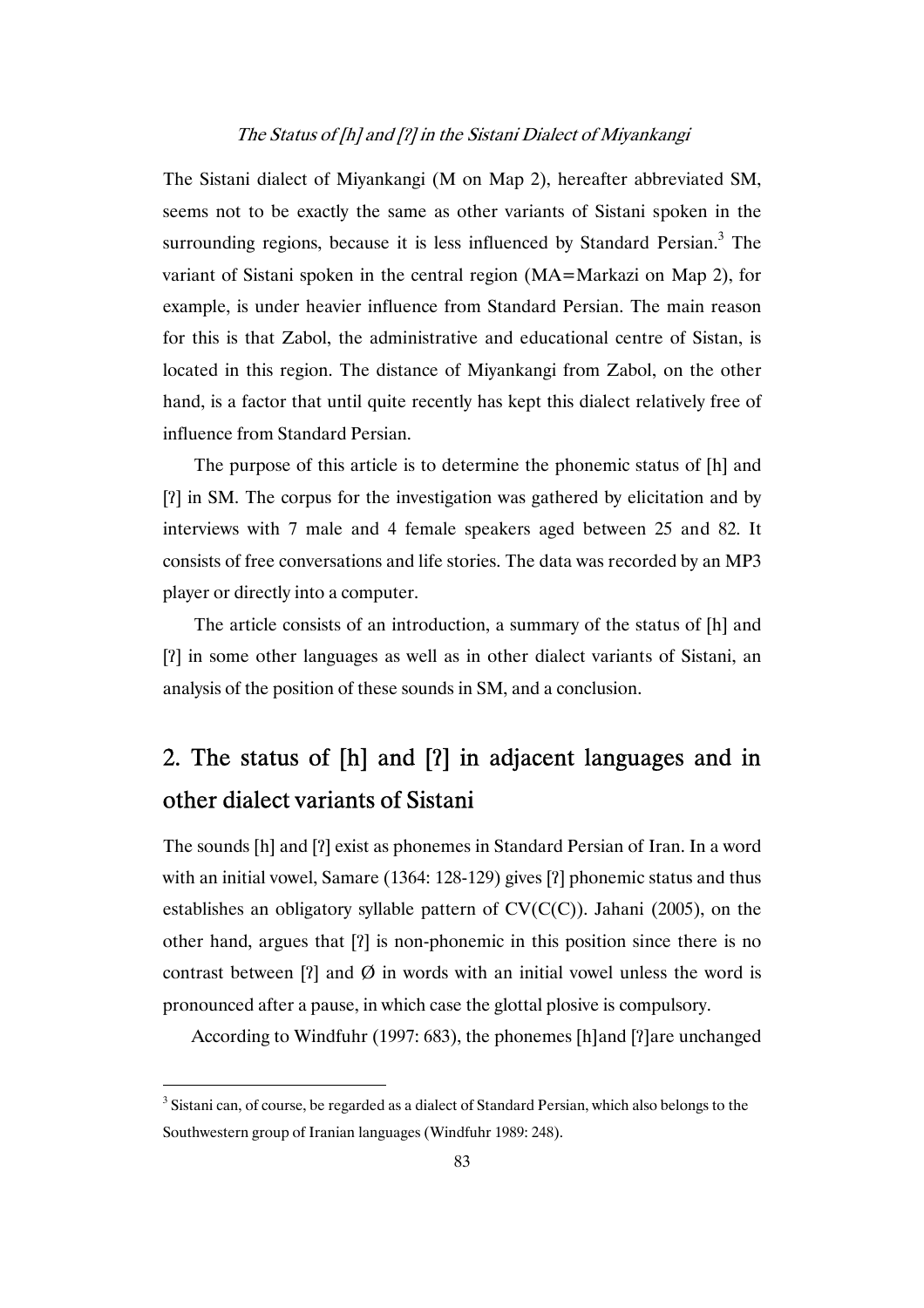#### F.Okati, A.Ahangar, C.Jahani

initially (*har* 'each', *?af'tab* 'sunshine'<sup>4</sup>), pronounced "fleetingly" in intervocalic position (*nah'ar* 'lunch', *sa''at* 'clock'), and lost postvocalically before a consonant, often resulting in compensatory lengthening  $(fahr/far$  'city', *felt/ferr* 'poem'). He *(ibid.)* believes that "the glottal stop is the result of the confluence of the non-phonemic vocalic onset in the Persian component, and of both 'eyn and hamze in the Arabic loan component", i.e. of the Arabic pharyngeal fricative ʕ and glottal plosive ʔ.

In Dari,  $h$  is generally omitted, but "depending on the dialect of the speaker or the area of the country from which he comes, the sound may or may not be heard" (Glassman 1971: 24). Glassman does not include a glottal plosive in his description of consonants in Dari.

For Balochi *h* is normally included as a phoneme (see e.g. Jahani 2001: 60), but some dialects lack it totally, e.g. those spoken in Turkmenistan (Axenov 2006: 35). In the Balochi of Afghanistan,  $h$  is absent in word initial position and also unstable in other positions. Sometimes it is pronounced in the place of a glottal plosive in Arabic loanwords (Buddruss 1988: 44). It is likewise weak or absent in the pronunciation of many speakers of Karachi Balochi (Farrell 2003: 177). A non-etymological h appears in some words in Southern Balochi (see e.g. Elfenbein 1990: XI, XII, XIV) e.g.: *hasp* 'horse' *hender* 'fig'. However, the phonemic status of  $h$  in Balochi needs further study.

For the Sistani dialect, Weryho (1962: 278) points out that in the region of Posht-e Ab in Iranian Sistan [h] is always dropped at the beginning of a word such as: ham'mal  $\rightarrow$  a:m'mal 'porter', haz'rat  $\rightarrow$  az'rat 'sir', and often in the middle such as: *mehra'bo*  $\rightarrow$  *merra'bo* 'kind'. [h] dropping usually causes compensatory vowel lengthening. Gryunberg (1963: 79) writes that consonants in the Sistani dialect of Sarakhs in Turkmenistan show no considerable differences with those of Persian. Lazard (1974: 65) does not include [h] and [ʔ] on the phonemic chart of the Sistani dialect spoken in the town of Zabol in

l

<sup>4</sup> However, elsewhere in his article, Windfuhr does not insert a glottal plosive in words with an initial vowel.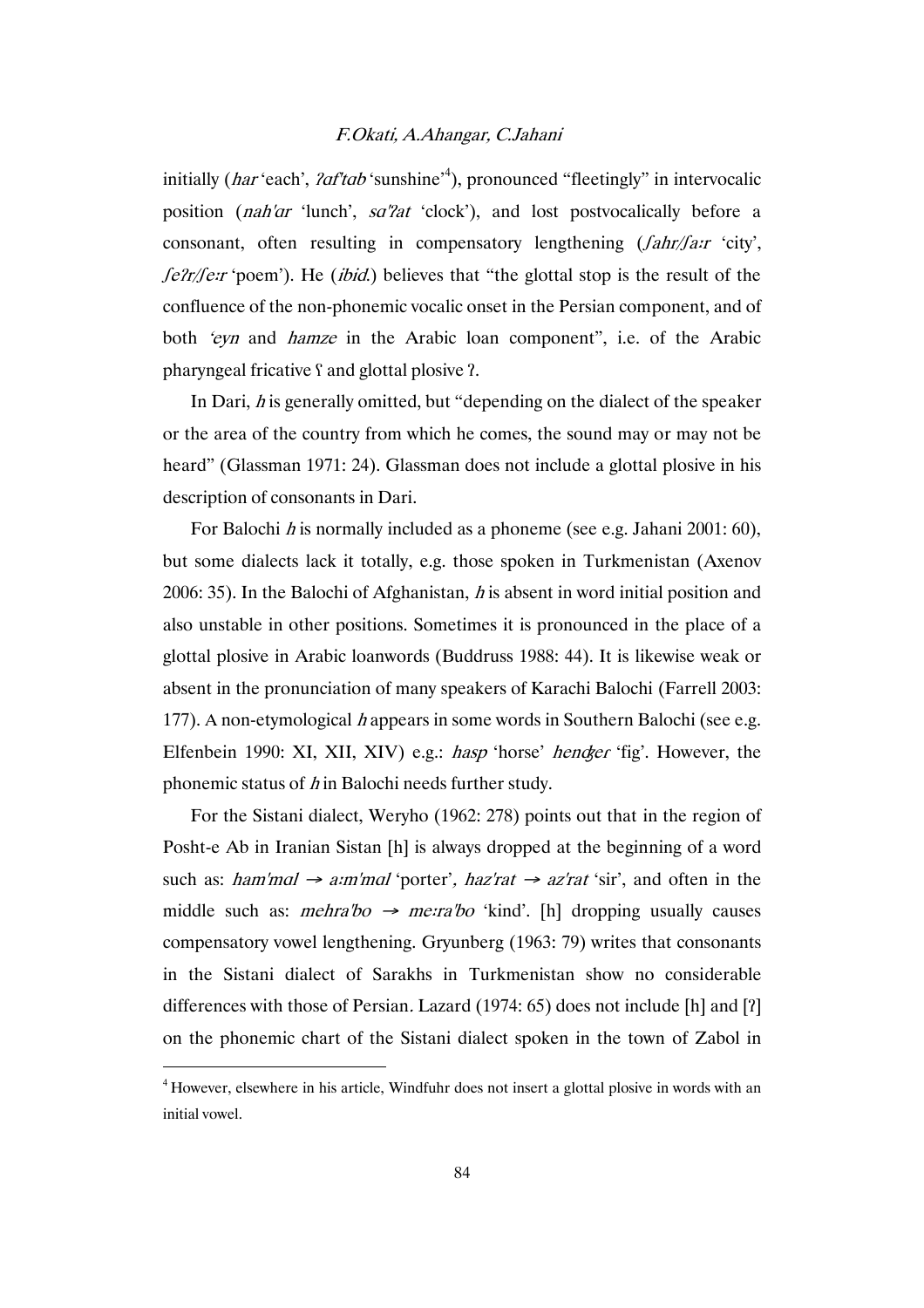Iranian Sistan. The glottal plosive [ʔ] but not the glottal fricative [h] is recognized as a phoneme by Omrani (1375) in the dialect spoken in the town of Zabol and by Ahangar (1382) in the dialect spoken in the region of Shib-e Ab (Sekuhe Village) in Iranian Sistan.

### 3. The status of [h] and [ʔ] in SM

The sounds under investigation, [h] and [ʔ], occur potentially in loanwords from Arabic via Persian (both sounds) and directly from Persian (only [h]). With the help of auditory tests of the data and the analysis of spectrograms of certain words, certain conclusions can be drawn about the two sounds [h] and [ʔ] in SM. Figures 1-14 consist of spectrograms showing the presence or absence of the glottal plosive [ʔ] and the glottal fricative [h] in some words in SM.

A. The status of [h]

The analysis of the data shows that:

1. There is no phoneme /h/ in the speech of most native speakers of SM. It is occasionally pronounced by educated or urban speakers: this must be regarded as influence from Standard Persian.

2. From Fig. 2-4 below, it can also be observed that compensatory lengthening of the vowel which follows the omitted [h] sometimes occurs.

Fig. 1 shows the pronunciation of the Arabic loanword [ham'mɑl] by a speaker of Standard Persian. The [h] is placed under the waves between the two lines in the spectrogram which represent this sound. Similar lines are used in other figures to highlight the relevant parts of respective spectrograms. In Fig. 2, the spectrogram for the same word pronounced by a speaker of SM is shown.

Fig. 2 shows that when the [h] in initial position in this word is not pronounced, a glottal stop [ʔ] may appear. This [ʔ] occurs in free variation with  $\emptyset$  in word initial position, as shown by Fig. 3 and 4, where there is neither a glottal plosive nor a glottal fricative in word initial position. Fig. 5 shows an utterance by a speaker of Standard Persian containing an initial [h] (compare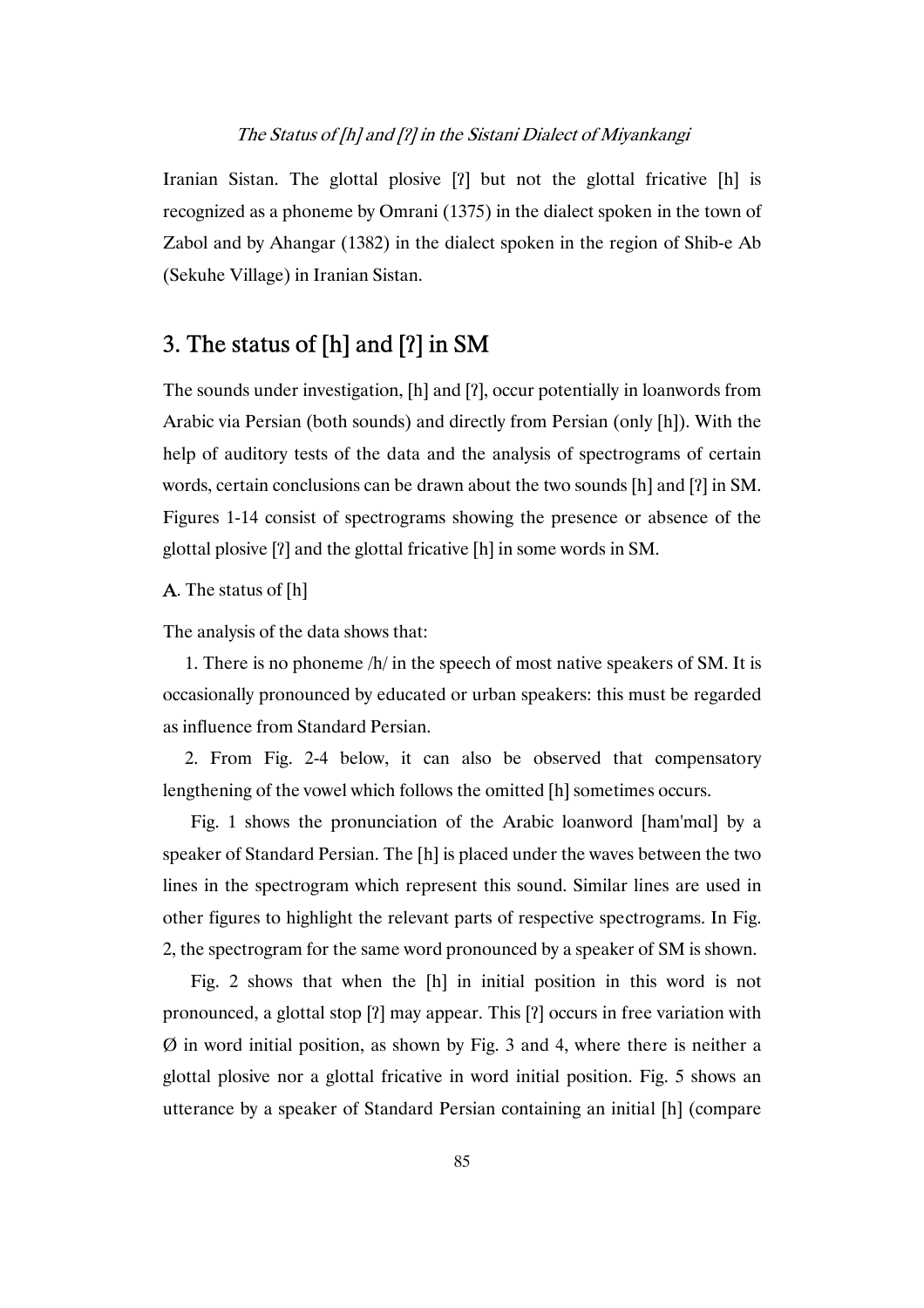



Fig. 1 [h] [ham'mɑl] 'porter' (Persian)

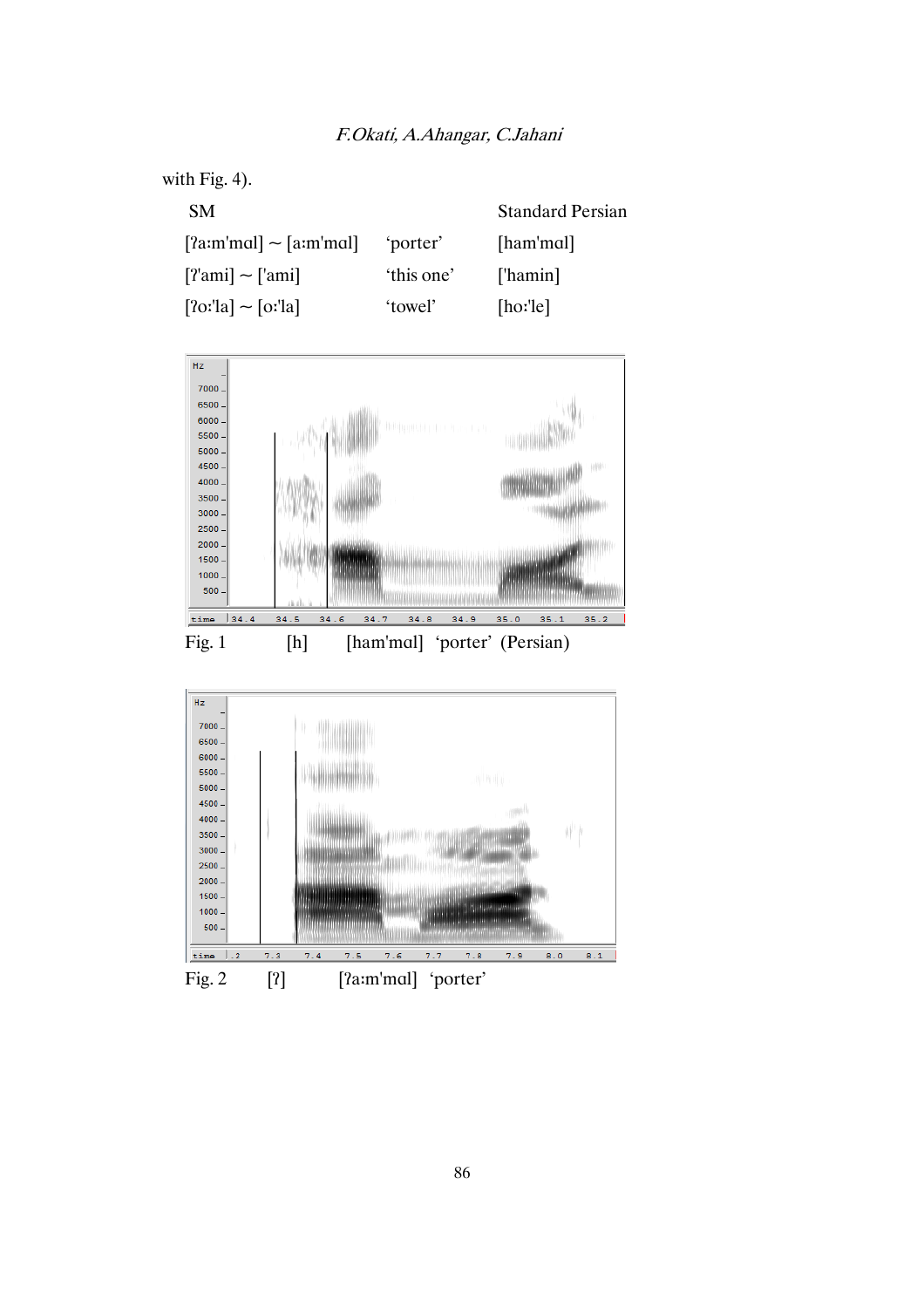

The Status of [h] and [ʔ] in the Sistani Dialect of Miyankangi

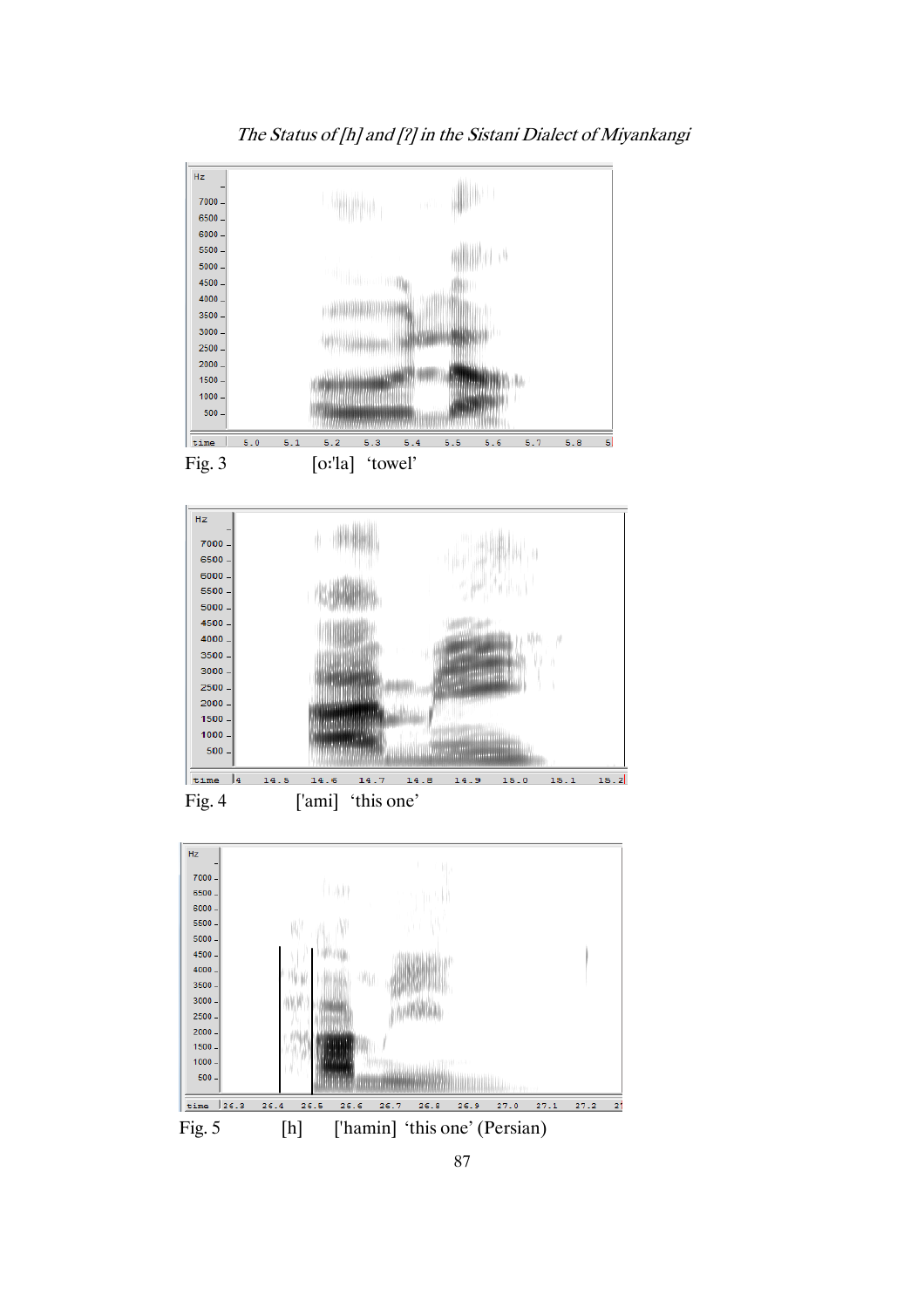### B. The status of [ʔ]

l

The analysis of the data shows that:

1. [ʔ] occurs mainly in initial position before a vowel (vocalic onset), a function that  $[?]$  also has in Persian.<sup>5</sup> An initial vowel can also be pronounced with a very slight [h] (or voiceless vowel), interestingly enough only if the word genuinely begins with a vowel, and never when an [h] has been deleted (see Fig. 6.) The spectrogram of the word [aדּ'sɑדּb] 'nerves' in Fig. 7, which is pronounced without an initial [h], is to be compared with [haː'sɑːb] in Fig. 6. These two pronunciations occur in free variation.



In the spectrograms below the [ʔ] in the initial position of some words is present (Fig. 8 and  $9^6$ ), but in some words it is barely perceptible. It is in its lenis or weak form, and this feature could be regarded as initial glottalization<sup>7</sup> (Fig. 11 and 12). In Fig. 13 the glottal plosive is totally absent.

 $<sup>5</sup>$  Jahani (2005: 85) holds that in Persian the glottal plosive is always pronounced before a vowel</sup> in "utterance initial position after a pause".

 $<sup>6</sup>$  In this word it replaces [h]; see Fig. 10 for Standard Persian pronunciation.</sup>

<sup>&</sup>lt;sup>7</sup> Erik Anonby (oral communication). We would like to thank him for his comments on the spectrograms.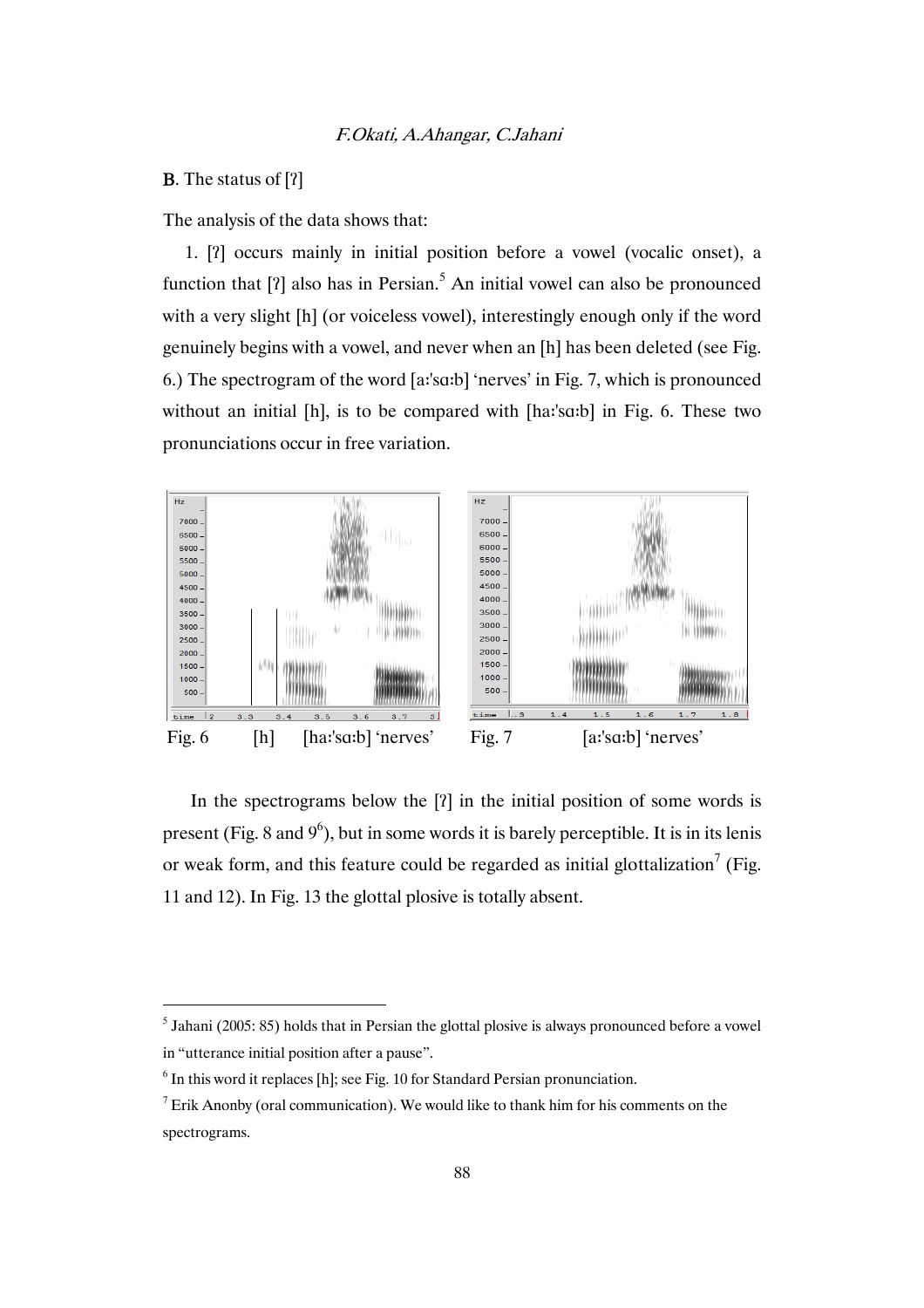| <b>SM</b>                                |               | <b>Standard Persian</b>        |
|------------------------------------------|---------------|--------------------------------|
| $[a'sarn] \sim [a'sarn]$                 | 'Hasan'       | [ha'san]                       |
| $[2a$ :'mu] ~ $[a$ :'mu]                 | 'uncle'       | $[(?)a$ :'mu]                  |
| $[a']a'] \sim [a']a$                     | 'bashfulness' | $[ha'i\alpha]$                 |
| $[2a'sarb] \sim [a'sarb] \sim [ha'sarb]$ | 'nerves'      | $[(?)a$ :'sab] ~ $[(?)a$ 'sab] |



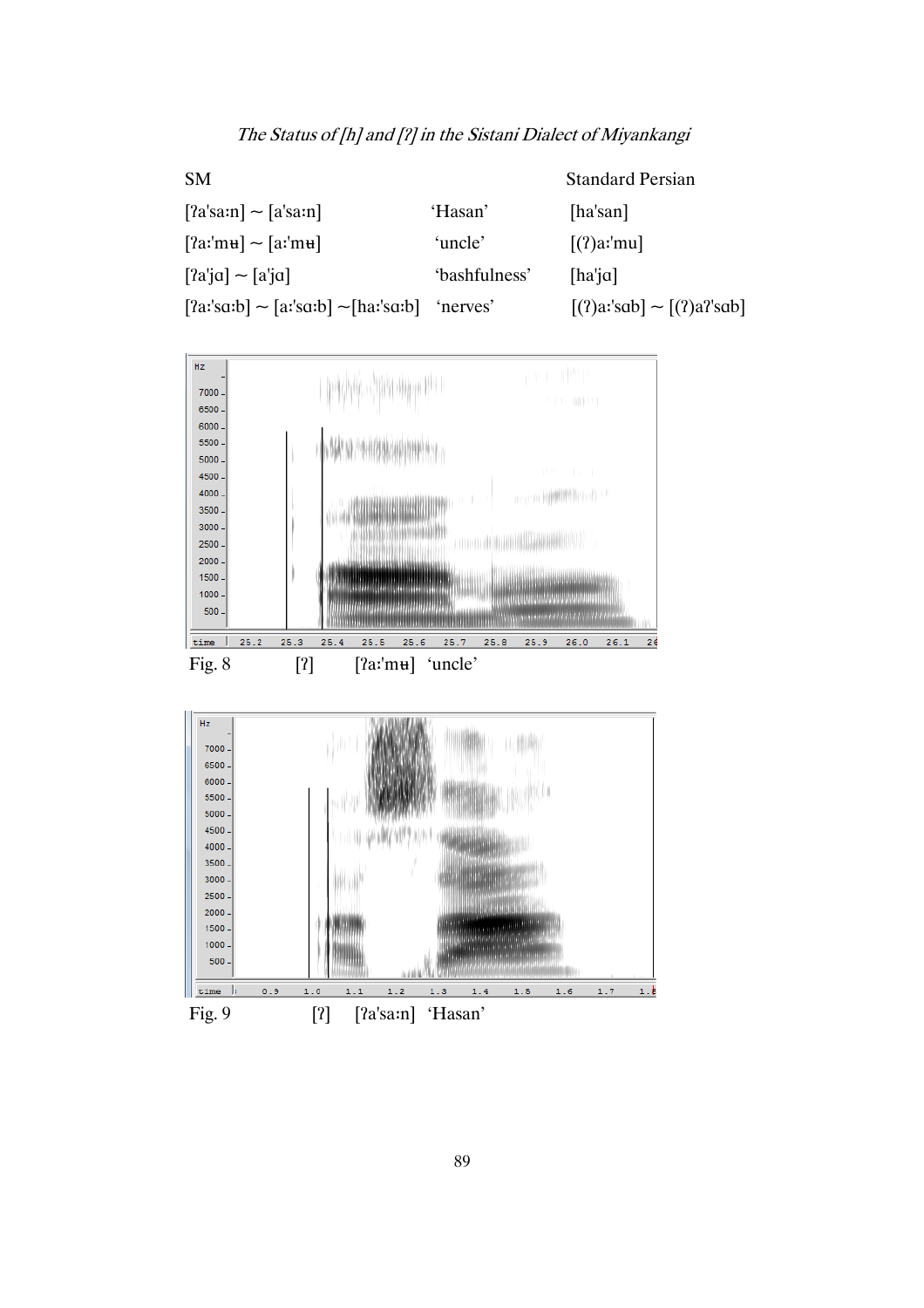



Fig. 10 [ha'san] 'Hasan' (Persian)



90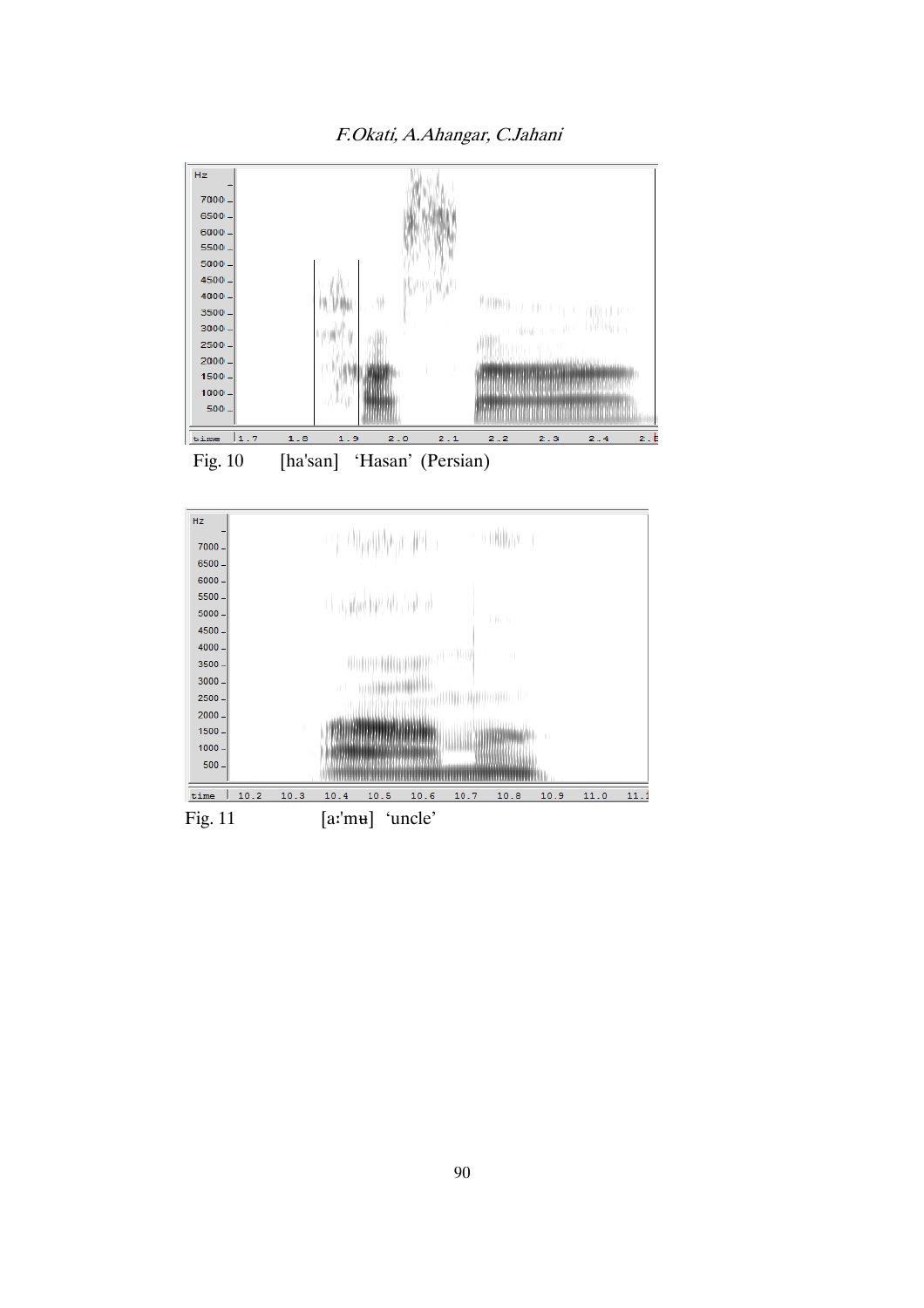

The Status of [h] and [ʔ] in the Sistani Dialect of Miyankangi

Fig. 12 [a'jɑ] 'bashfulness'



2. In word final position [ʔ] is not pronounced. Compensatory lengthening of the consonant preceding the omitted [ʔ] may occur before a clitic. Also, compensatory lengthening of a preceding vowel is common.

Fig. 14, 15, and 16 show omission of [ʔ] in word final position, with compensatory lengthening of the preceding vowel in Fig. 14. Fig. 17 shows that weak compensatory lengthening of the final consonant occurs before the ezafe  $(=e).$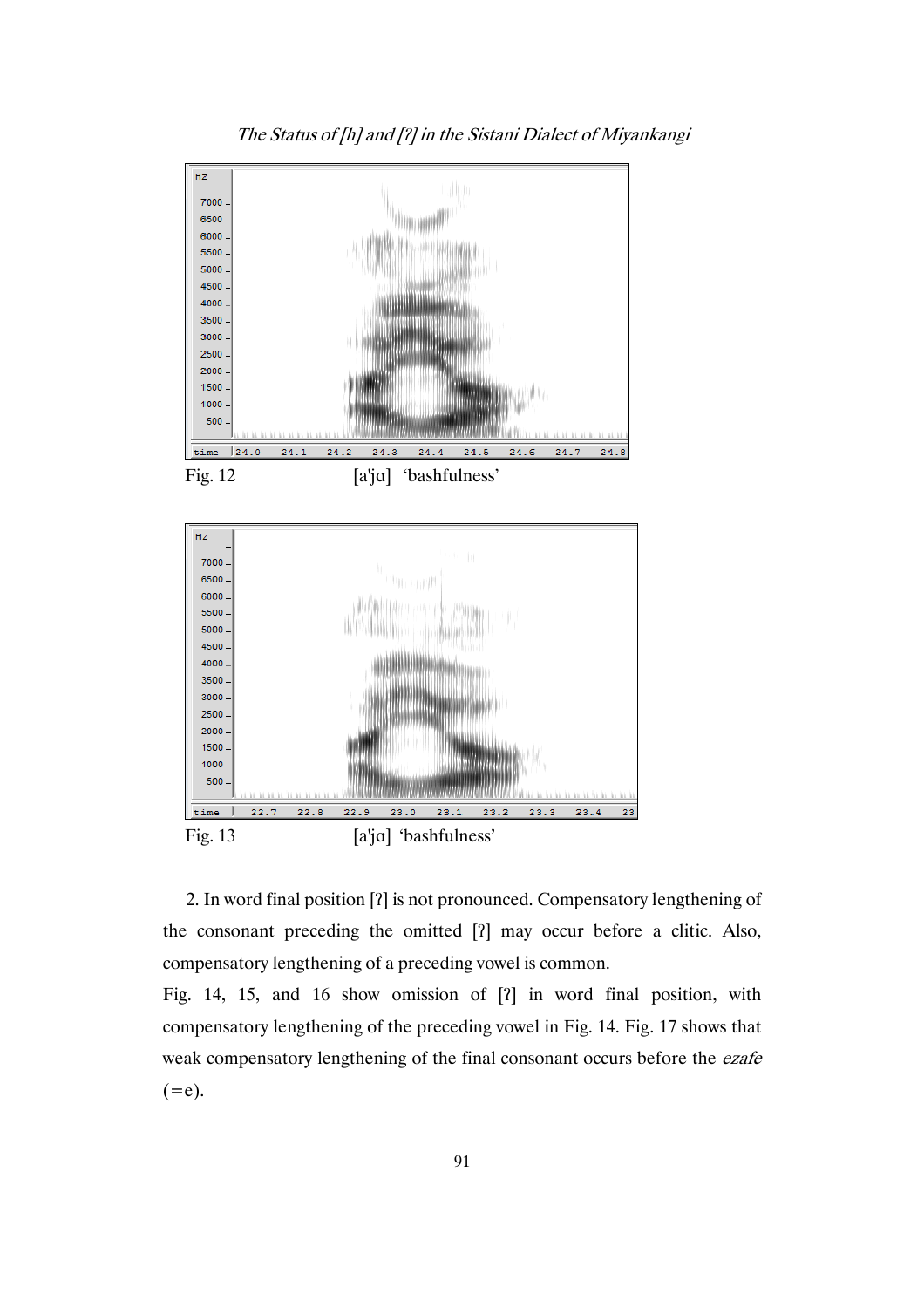| SM.                               |             | <b>Standard Persian</b>                                        |
|-----------------------------------|-------------|----------------------------------------------------------------|
| $[\text{farm}]$                   | 'candle'    | $[\text{farm}] \sim [\text{fam}]\$                             |
| $\left[\int o'r\mathbf{u}\right]$ | 'beginning' | $\lfloor \int 0' r u \rfloor \sim \lfloor \int 0' r u \rfloor$ |
| $[{\rm vaz}] \sim [{\rm vazz}]$   | 'situation' | $[{\rm varz}] \sim [{\rm varz}]$                               |



Fig. 14 [fam] 'candle'

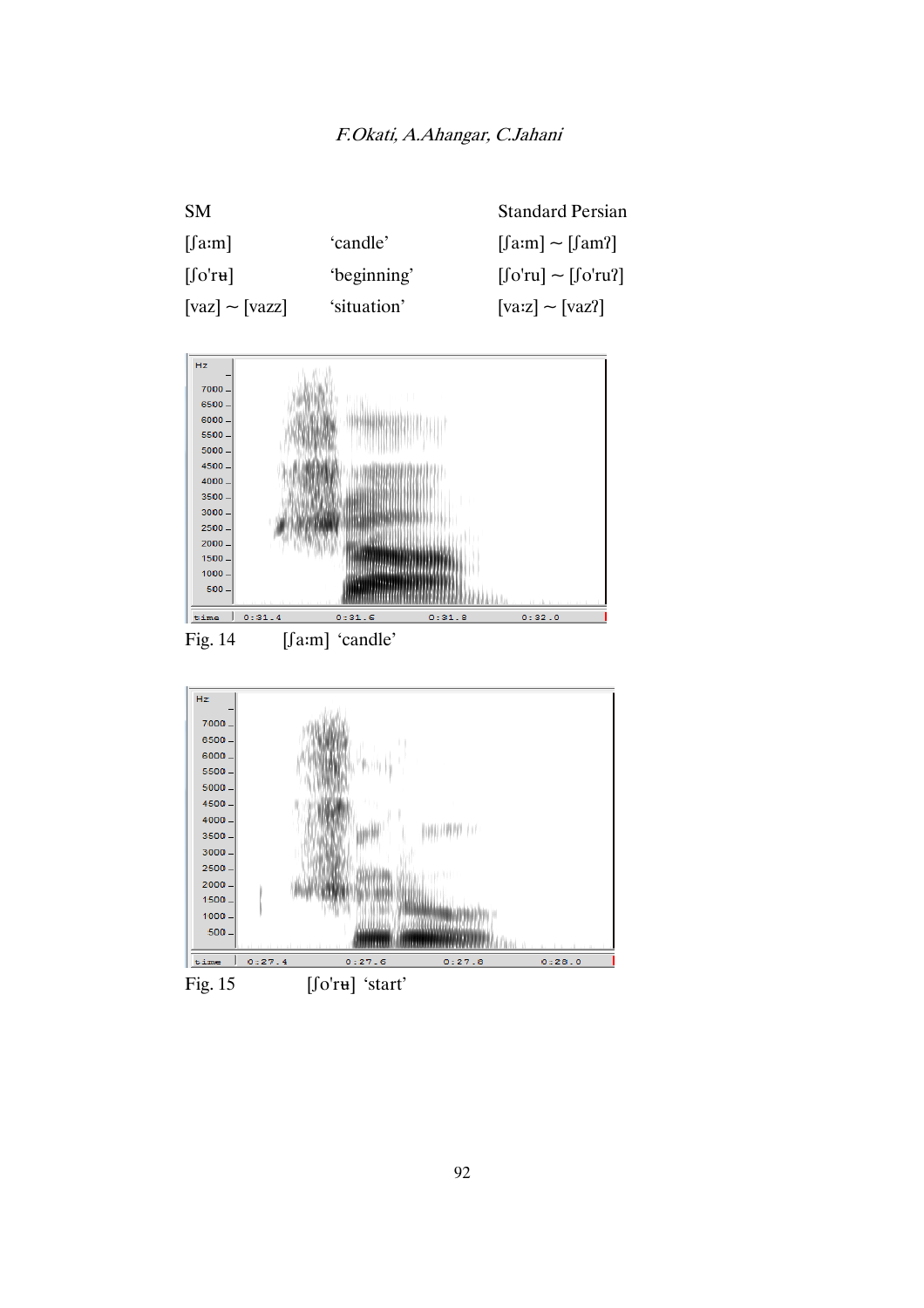

The Status of [h] and [ʔ] in the Sistani Dialect of Miyankangi

3. In word medial position (both onset and coda) [ʔ] is omitted or pronounced weakly (in lenis form). Sometimes an [h] takes the place of the omitted [ʔ]. There is a stronger tendency to retain the [ʔ] or insert an [h] in postconsonantal position, where its absence would change the place of the syllable break. Insertion of [h] is the dominant strategy, and retention of [ʔ] is mainly limited to younger educated speakers. Lengthening of the adjacent vowel may occur.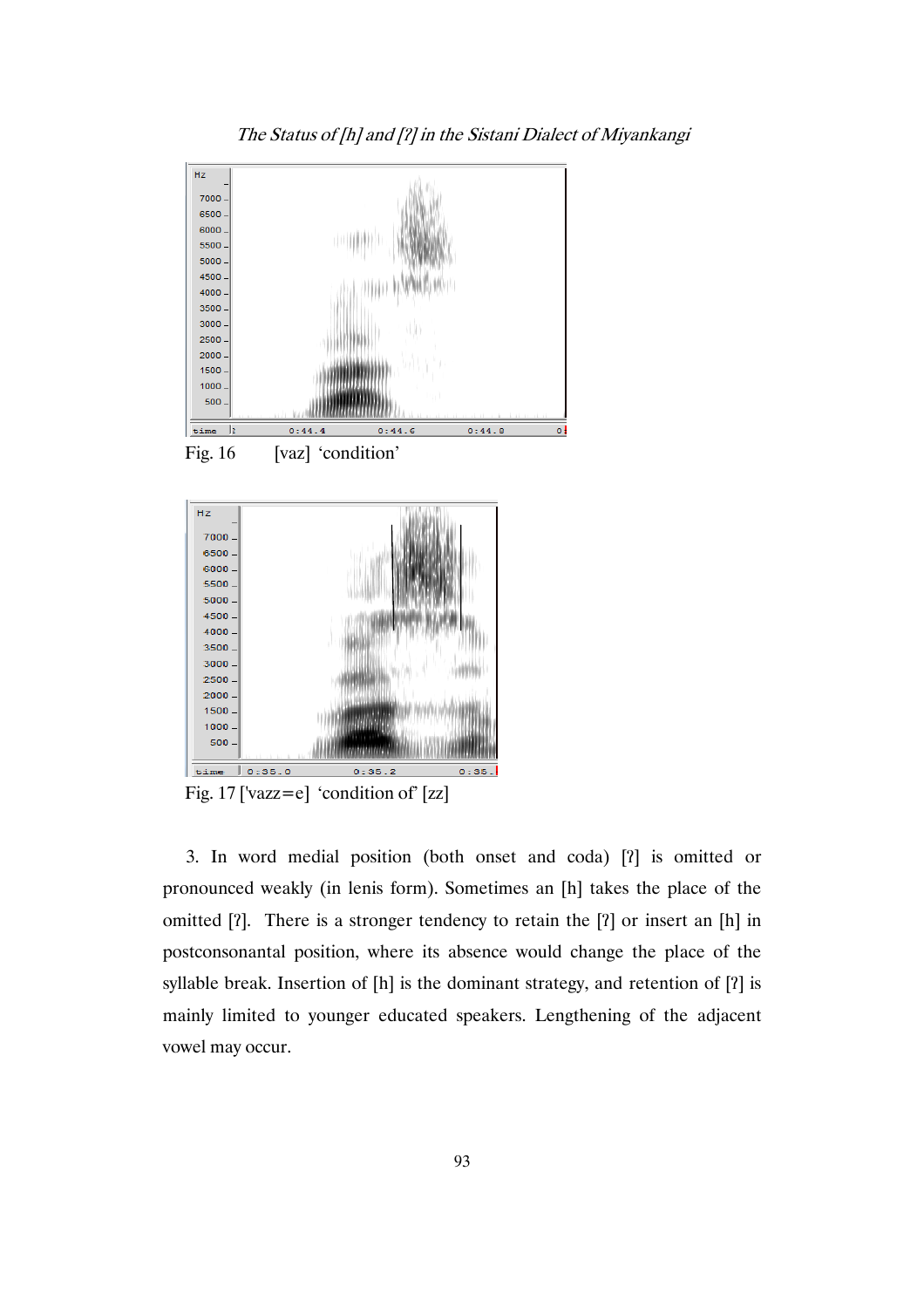| <b>SM</b>                                                                                                                                                                         |             | <b>Standard Persian</b>                                          |
|-----------------------------------------------------------------------------------------------------------------------------------------------------------------------------------|-------------|------------------------------------------------------------------|
| $[sa:at] \sim [sa:hat]$                                                                                                                                                           | 'clock'     | $[s\alpha'] \sim [s\alpha']$ at]                                 |
| $\left[ \text{ta:'}\text{kid} \right] \sim \left[ \text{tah'}\text{kid} \right]$                                                                                                  | 'emphasize' | $\lceil \text{ta':kid} \rceil$ ~ $\lceil \text{ta': kid} \rceil$ |
| $[softmax]$ $\sim$ $[sort$ ha:t]                                                                                                                                                  | 'speed'     | $[sor'$ a:t]                                                     |
| $\lceil \arccosq 1 \right $ $\sim$ $\lceil \arccosq 1 \right $ $\sim$ $\lceil \arccosq 1 \rceil$ $\lceil \arccosq 1 \rceil$ $\lceil \arccosq 1 \rceil$ $\lceil \arccosq 1 \rceil$ |             | $[qor'$ an]                                                      |
| $\lceil \text{d}\text{dom}'\text{ha} \rceil \sim \lceil \text{d}\text{dom}'\text{a} \rceil$                                                                                       | 'Friday'    | $\lceil \text{d}\text{om}' \rceil$                               |
| $[\text{ma:}!]$ = $[\text{maha:}!]$                                                                                                                                               | 'teacher'   | $[mod!lem]$ ~ $[mod!lem]$                                        |

Fig. 18, 20, and 21 show omission of medial [ʔ]. In Fig. 19 there is a weak glottal plosive in word medial position (in free variation with the pronunciation in Fig. 20). Fig. 22 represents Standard Persian pronunciation of word medial [ʔ], to be compared with Fig. 21 and 23, uttered by an SM speaker.



Fig. 19 [qor'ʔɑ:n] 'Quran' [ʔ]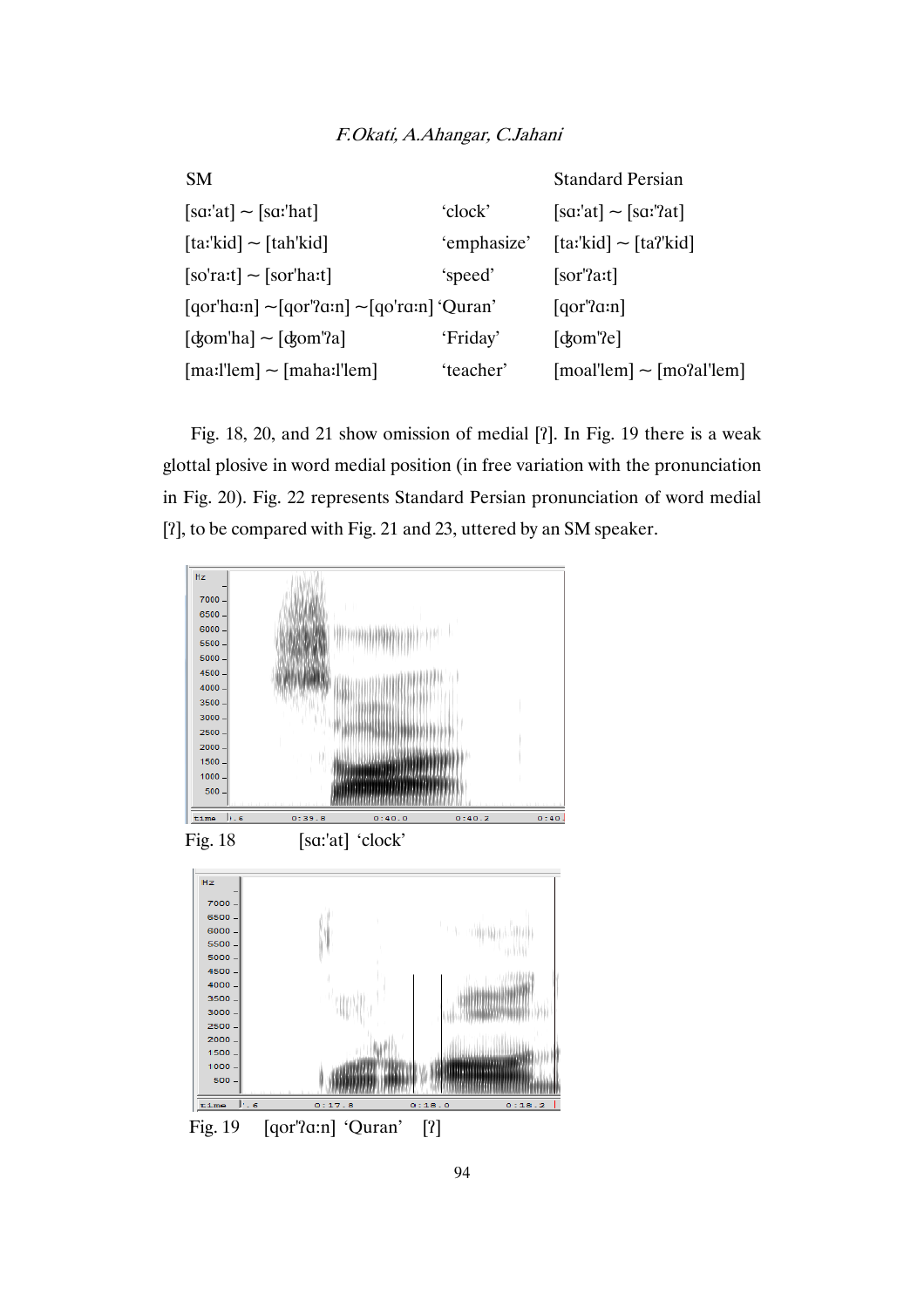



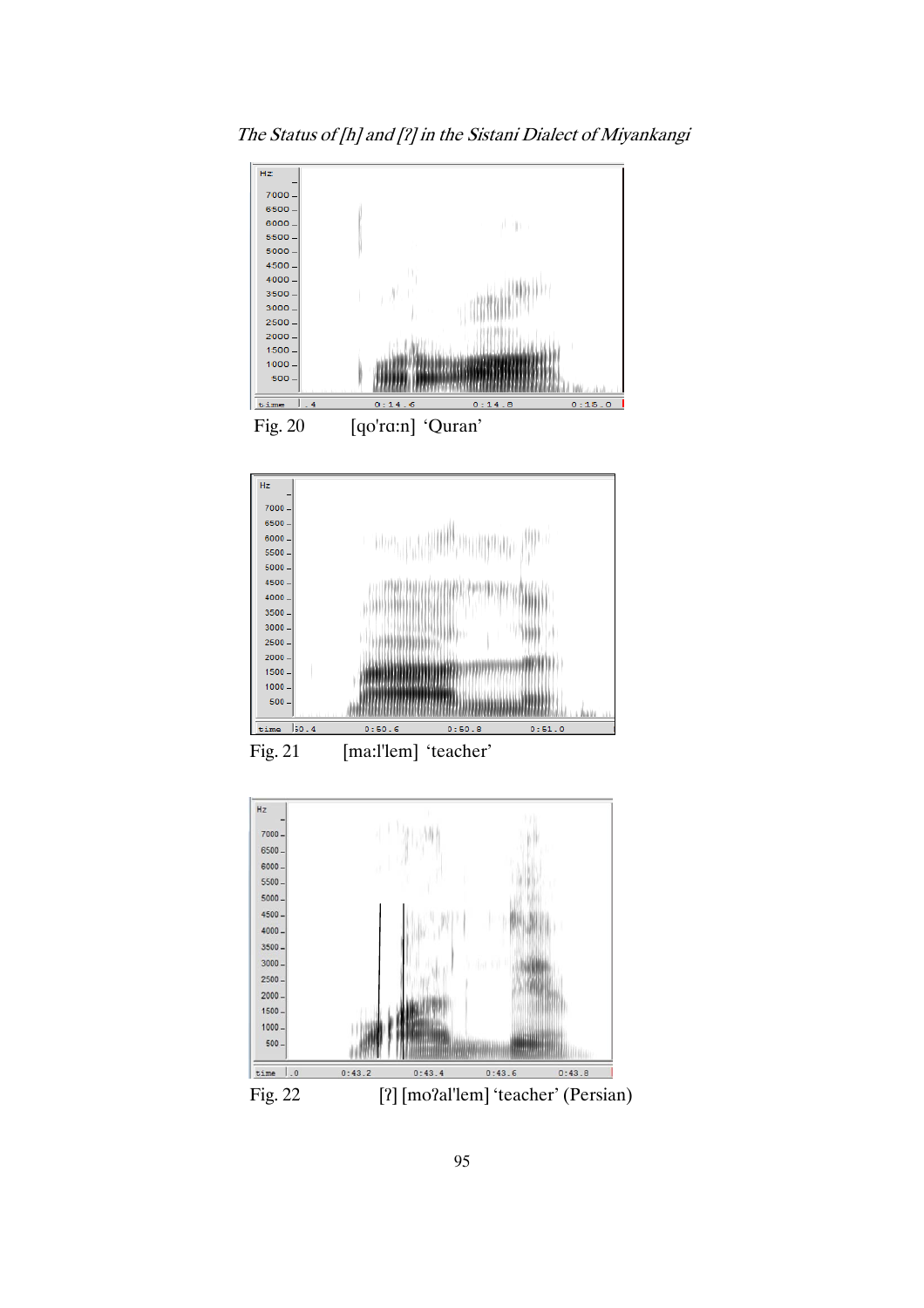

Fig. 23 and 24 represent the spectrograms of words [maha:l'lem] and [sor'haדּt].

## 4. Conclusion

In this article, the status of glottal fricative [h] and glottal stop [ʔ] was studied in various syllable positions in the Sistani dialect of Miyankangi. Auditory tests of the data gathered from the speech of male and female language consultants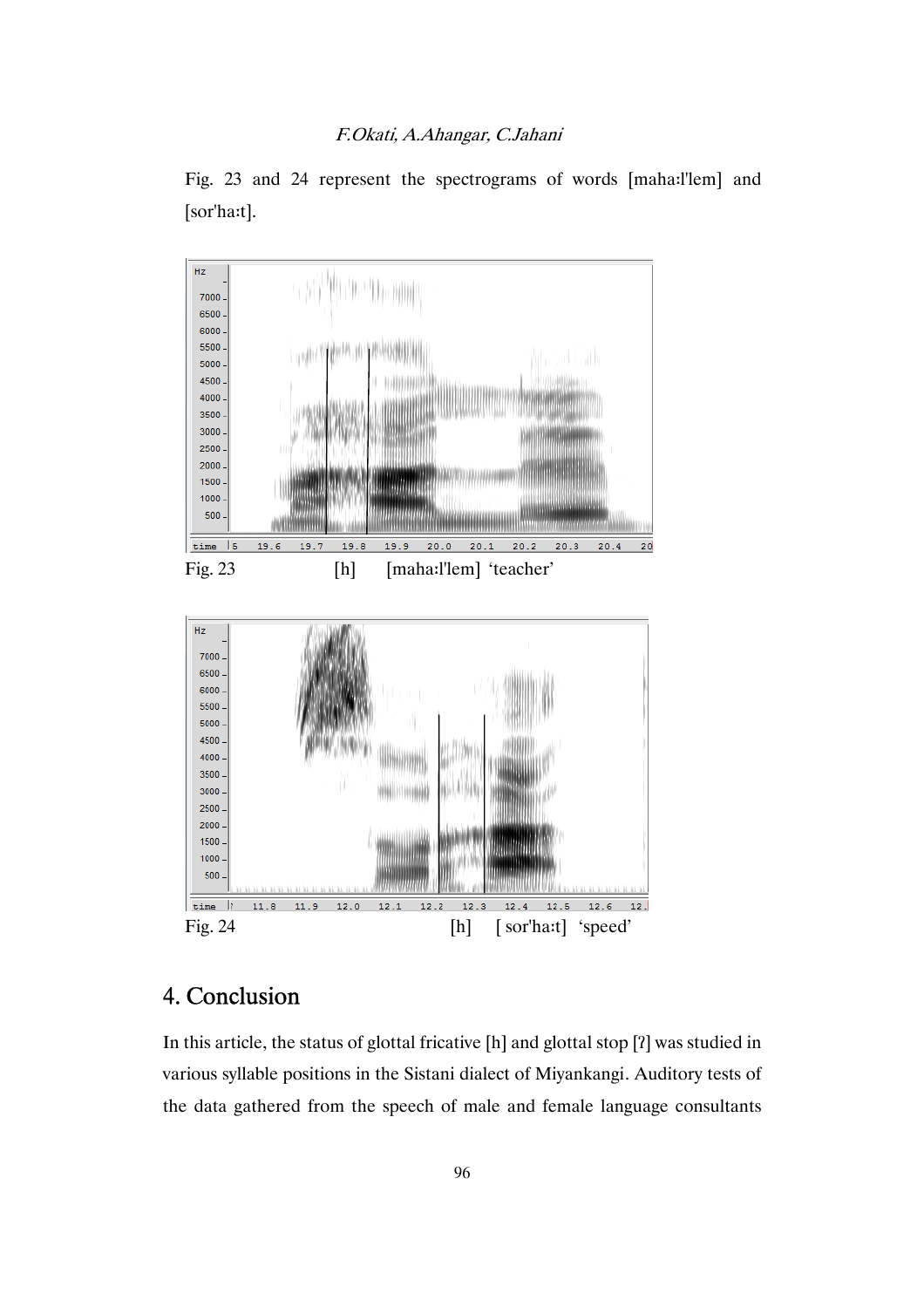and the analysis of spectrograms allow us to draw the following conclusions about the status of these two sounds in this dialect:

The only places in which a [h] sound is heard are:

a) under the influence of Standard Persian in Persian words containing an [h] sound in the pronunciation of some speakers who are educated and/or lived in urban centres.

b) as a non-phonemic feature replacing the glottal plosive in a very limited number of words containing a medial  $[2]$  or  $[5]$  in Arabic.<sup>8</sup>

As a result, there is at present no /h/ phoneme in the speech of the majority of speakers of SM. On the other hand, [h] may acquire a phonemic status in the future, if more and more educated speakers start to pronounce it.

[ $\Omega$ ] occurs mainly in word initial position and in free variation with  $\varnothing$ , and it can in this position be regarded as a non-phonemic feature of vocalic onset. In word-medial position [ʔ] may also acquire a phonemic status in the future if more and more speakers retain it (particularly in postconsonantal position where its omission would cause a change in the position of the syllable break).

The picture that emerges is very similar to that of Dari, Balochi of Afghanistan and the other dialects of Sistani described above.

### References

l

Ahangar (Āhangar, 'Abbās 'Alī) (1382). "Touṣīf-e dastgāh-e vāǰī-ye gūyeš-e Sīstānī", in Gūyeš-šenāsī, Farhangestān-e zabān va adab-e fārsī 1:1, pp.4-31.

Axenov, Serge (2006). The Balochi language of Turkmenistan, A corpus-based grammatical description, Acta Universitatis Upsaliensis, Studia Iranica Upsaliensia10, Uppsala: Uppsala University.

 $8$  This [?] or [ $\lceil$ ] may be pronounced as a glottal plosive also in Persian, but often causes lengthening of a preceding vowel if it occurs in postvocalic position (see Jahani 2005).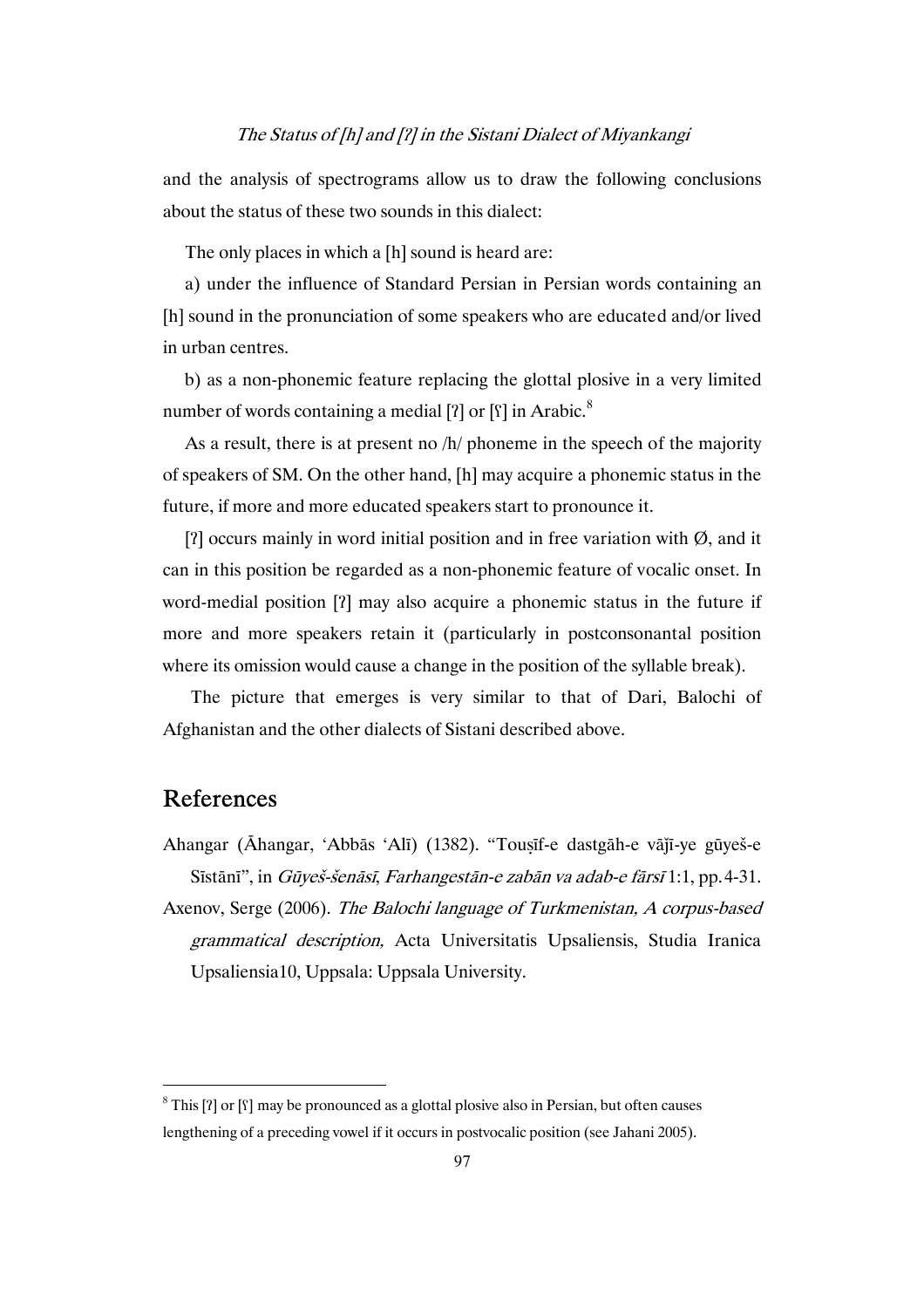- Buddruss, Georg (1988). Aus dem Leben eines jungen Balutschen, von ihm selbst erzählt, Stuttgart: Steiner.
- Dusti (Dūstī, Mohammad)(1380). Barrasi-ye tousīfī-ye sāxtvaji, tasrīfī va ešteqāqī-ye važe dar guyeš-e sīstānī-ye adīmī (MA Thesis), Iran: Shiraz University.
- Elfenbein, Josef H. (1990). An Anthology of Classical and Modern Balochi Literature, Glossary, Wiesbaden: Otto Harrassowitz, 2 vol.
- Farrell, Tim (2003), "Linguistic Influences on the Balochi Spoken in Karachi", in Jahani, Carina, and Korn, Agnes (eds.), The Baloch and Their Neighbours, Ethnic and Linguistic Contact in Balochistan in Historical and Modern Times, Wiesbaden: Reichert Verlag, pp. 169-210.
- Glassman, Eugene H. (1971<sup>2</sup>). Conversational Dari, Kabul: International Afghan Mission.
- Gryunberg, Aleksandr L. (1963). "Seistanskiy Dialekt v Seraxse", in Kratkie Soobščeniya Instituta Narodov Azii 67: Iranskaya Filologiya, pp. 76-86.

Haghshenas (Haqqšenās, 'Alī Mohammad) (1384). Āvāšenāsī, Tehran: Āgāh.

- Jahani, Carina (2001). "Balochi", in Garry, Jane, and Rubino, Carl (eds.), Facts about the World's languages: An Encyclopedia of the World's Major Languages, Past and Present, New York and Dublin: The H. W. Wilson Company.
- Jahani, Carina (2005). "The Glottal Plosive; A Phoneme in Spoken Modern Persian or Not?", in Csató, Éva Á., Isaksson, Bo, and Jahani, Carina (eds.), Linguistic Convergence and Areal Diffusion, Case Studies from Iranian, Semitic and Turkic, London and New York: Routledge, pp. 79-96.
- Lazard, Gilbert (1974). "Morphologie du verbe dans le parler persan du Sistan", in Studia Iranica 3, pp. 65-85.
- Omrani (ʽOmrānī, Ġolāmreẓā) (1375). "Touṣif-e vāǰī-ye gūyeš-e Sīstān (ḥouzeye markazī-ye šahr-e Zābol)", in Majalle-ye zabānšenāsī 13:1-2, pp. 70-91.
- Weryho, Jan W. (1962). "Sistani-Persian Folklore", in Indo-Iranian Journal 5, pp. 276-307.